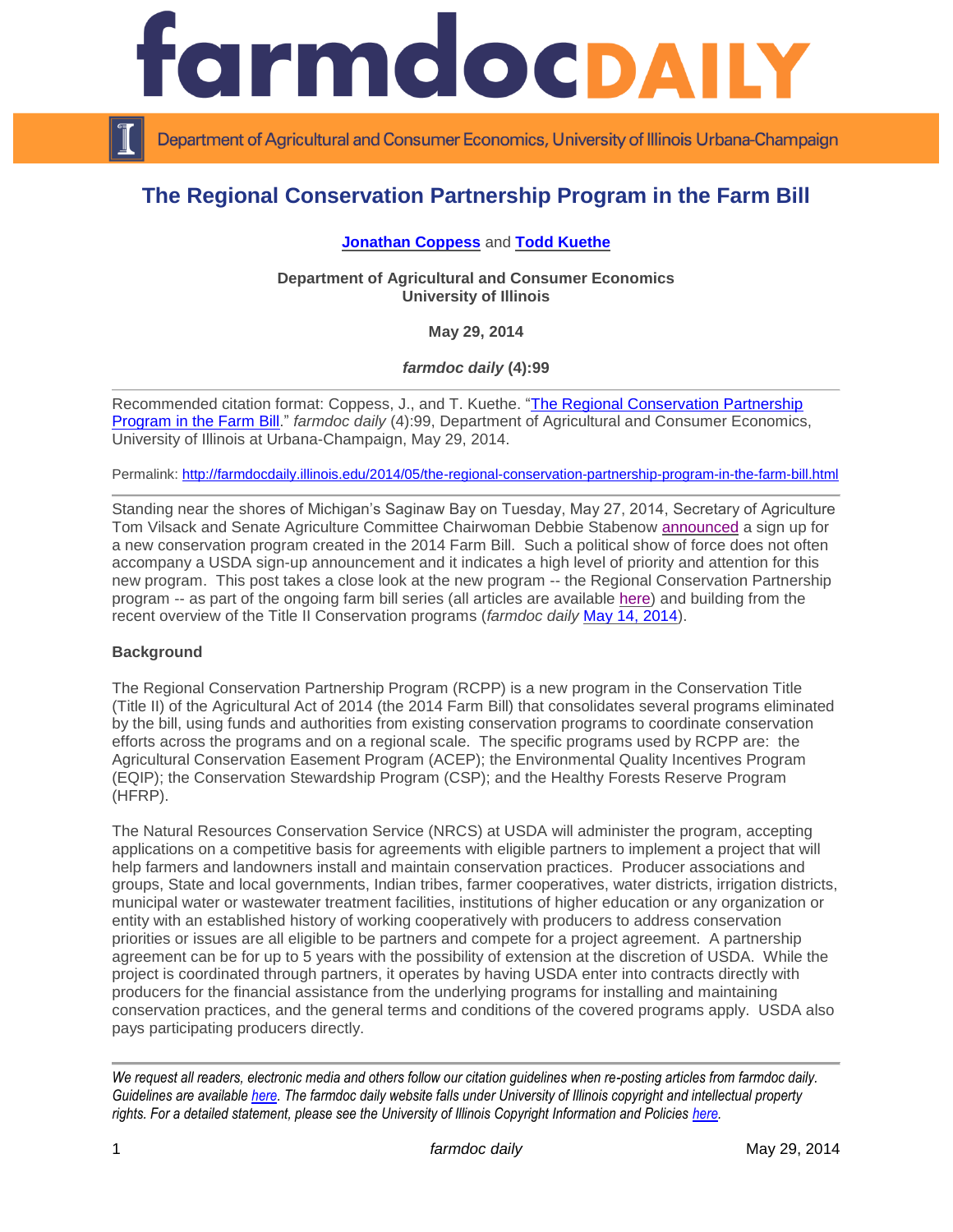Tuesday's announcement indicated that a total of over \$394 million will be available for fiscal years 2014 and 2015 for the program and nearly \$1.2 billion total for the five years the program will operate under the 2014 Farm Bill. The maximum available from USDA for any one project is \$20 million. Technical Assistance funding may be provided to a partner through the partnership agreement. Total program funds are allocated in three categories: 25 percent to a State competitive process; 40 percent for a national competitive process; and 35 percent for the specially designated Critical Conservation Areas (CCA). Based on the allocation percentages, NRCS notes that it expects \$138 million to be available for projects in the CCA's in fiscal years 2014 and 2015.

Critical Conservation Areas are geographical areas given priority because they have significant agricultural production and would benefit from water quality improvements or water quantity improvements and the producers in the area need assistance in meeting or avoiding regulations. Projects in a CCA are required to address the natural resource concern that is a priority for that region. USDA designated the following 8 geographical areas as CCA's for this 35 percent of available funding: Great Lakes Region, Chesapeake Bay Watershed, Mississippi River Basin, Longleaf Pine Range, Columbia River Basin, California Bay Delta, Prairie Grasslands Region and the Colorado River Basin. The natural resource concern that is a priority for the Mississippi River Basin is water quality degradation due to excess nutrients and pesticides in surface and ground waters and excessive sediment in surface waters.

#### **Discussion**

As mentioned above, roll-out of RCPP has received a significant amount of attention. USDA is calling the program a [new era](http://www.usda.gov/wps/portal/usda/usdahome?contentid=2014/05/0104.xml&contentidonly=true) for natural resource conservation efforts; a sentiment echoed by the Chairwoman regarding the [historic](http://www.stabenow.senate.gov/?p=press_release&id=1365) and [landmark](http://www.mlive.com/news/bay-city/index.ssf/2014/05/landmark_multi-billion_dollar.html) status of the new program. Like much of the conservation title, RCPP enjoys strong bipartisan support, considered by House Agriculture Committee Chairman Frank Lucas to be a significant part of the important [reforms](https://agriculture.house.gov/statements/floor-statement-chairman-frank-d-lucas-hr-1947-federal-agriculture-reform-and-risk) to conservation policy and by Senator Thad Cochran (Ranking Member of the Senate Agriculture Committee) as an important [opportunity](http://www.cochran.senate.gov/public/index.cfm/news-releases?ID=d3dbf193-b96d-49c4-865e-79bbc173af84) for farmers, conservation and other private interests. All of these descriptions and the support they indicate stem from the design of this new program. First, the program is designed to bring in substantial private funds to leverage or supplement federal program dollars. Second, it is designed to operate on a region-wide basis, with particular emphasis on the Critical Conservation Areas, instead of the traditional individual, farm-by-farm approach. Finally, this program coordinates across multiple programs with a stated purpose of pushing innovation and advancing efforts to integrate the practices and approaches of these programs into a single undertaking.

The major feature of the RCPP is the substantial role of private partners working in cooperation with farmers and landowners. They are required to define the scope of projects, plan and implement them, including the conservation practices and activities involved, the potential operations affected, the geographic area covered and outreach and assessment. Moreover, since the program seeks to leverage federal conservation funds with private contributions to achieve large-scale natural resource conservation, partners are expected to provide a significant portion of the overall costs of the projects. Program assessment and evaluation, as well as education, outreach and hands-on assistance to producers are all significant components of the program and requirements for accepted projects. Project partners will conduct assessments of the project's effects on natural resource conservation and report to USDA the results on the ground. USDA notes that it wants projects that generate near-term results, measured by environmental, economic and social data. USDA will rely on partners to collect environmental data designed to measure the results and successes of individual projects, leaving to NRCS the responsibility to aggregate and analyze performance data to track trends and monitor progress across all projects in the program. Partners will also take responsibility for seeing that significant outreach and education to producers is conducted. Finally, partners may also assist producers in applying for financial assistance by helping them sign up for programs and funds at NRCS, as well as leveraging financial or technical assistance provided by NRCS. USDA views this as having partners facilitate the process wherever necessary and at the request of the producers.

The regional scope and scale of this program is most evident in the CCA's. Both the Mississippi River Basin (see map below) and the Prairie Grasslands Region CCA's cover 13 states each throughout the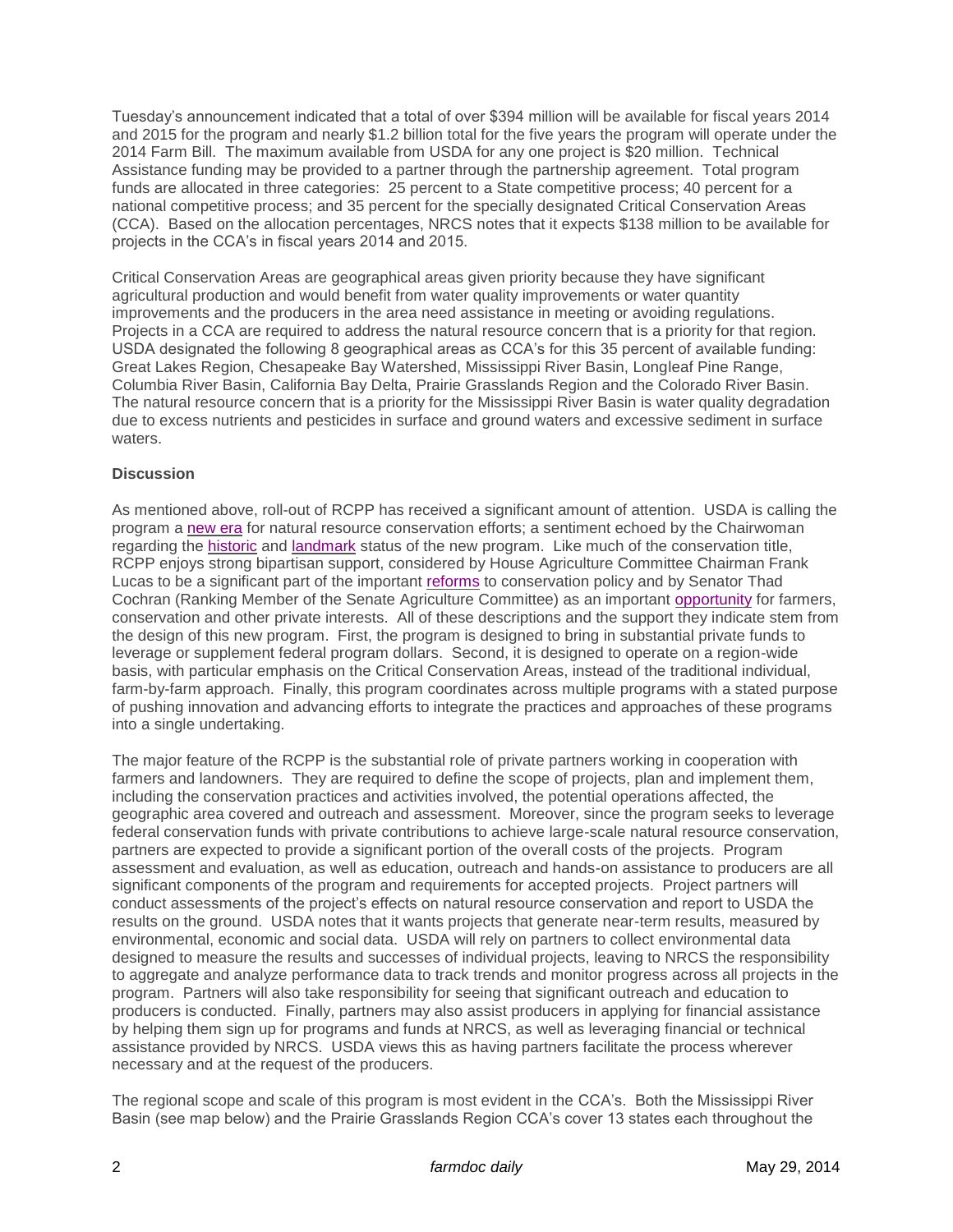Midwest, Great Plains and Southeast. The Longleaf Pine Range covers 9 states in the Southeast from Texas to Virginia, while the Great Lakes Region covers the 8 states bordering the lakes and the Chesapeake Bay Watershed includes 6 states. The regional focus of the program, however, is not limited to only CCA's. For the entire program, the goal is to achieve conservation on a regional scale whether the projects are in a CCA or funded through national and state competitions. USDA seeks projects that will install and maintain conservation practices and activities across multiple agricultural and nonindustrial private forest operations. USDA will give priority to project applications with a high percentage of producers in the given area who are or will be participating in the project, as well as those that coordinate with other ongoing conservation efforts.



The USDA announcement places substantial emphasis on innovation, stating that it wants to work with project partners to encourage locally-driven innovation for conservation efforts on private lands. A big part of this appears to be found in the increased coordination across the existing conservation programs covered by RCPP and the activities they assist. As mentioned above, RCPP uses ACEP, EQIP, CSP and HFRP by integrating the multiple approaches in these programs to deliver comprehensive and measurable conservation outcomes. ACEP provides authority to purchase conservation easements that restore, protect and enhance wetlands, or that protect the agricultural use and viability of farmland or that protect grazing uses on grasslands and rangelands. EQIP provides cost-share assistance to producers who implement conservation practices on their farms for soil, water and air quality, wildlife habitat and surface and ground water conservation. EQIP assistance is specifically focused on helping producers comply with regulations or avoid the need for regulations; a concept that is also very prominent in RCPP. CSP encourages producers to address natural resource concerns across their entire farm operation in a comprehensive manner through 5-year contracts providing financial assistance for conservation activities, improvements, maintenance and management. Finally, the HFRP seeks to restore and enhance forest ecosystems to help promote recovery of threatened and endangered species, improve biodiversity and enhance carbon sequestration. RCPP gives USDA the ability to coordinate these conservation activities and program authorities, seeking to improve the involvement of producers, partners and other stakeholders in developing, implementing and measuring the conservation efforts.

# **Conclusion**

Billed as a significant shift in the design and operation of on-farm natural resource conservation, the Regional Conservation Partnership program appears to signal a new direction for this policy by shifting from individual agreements under single programs to a coordinated effort across multiple farms on a regional basis to address large-scale natural resource issues. This effort will be led by non-federal partners who are contributing substantial amounts of resources from both monetary and in-kind contributions. At its core, this new direction seeks to better help producers meet existing regulations and requirements or to avoid new natural resource-based regulations by addressing the issues before the fall of any regulatory hammer. This significant departure from traditional conservation program operation